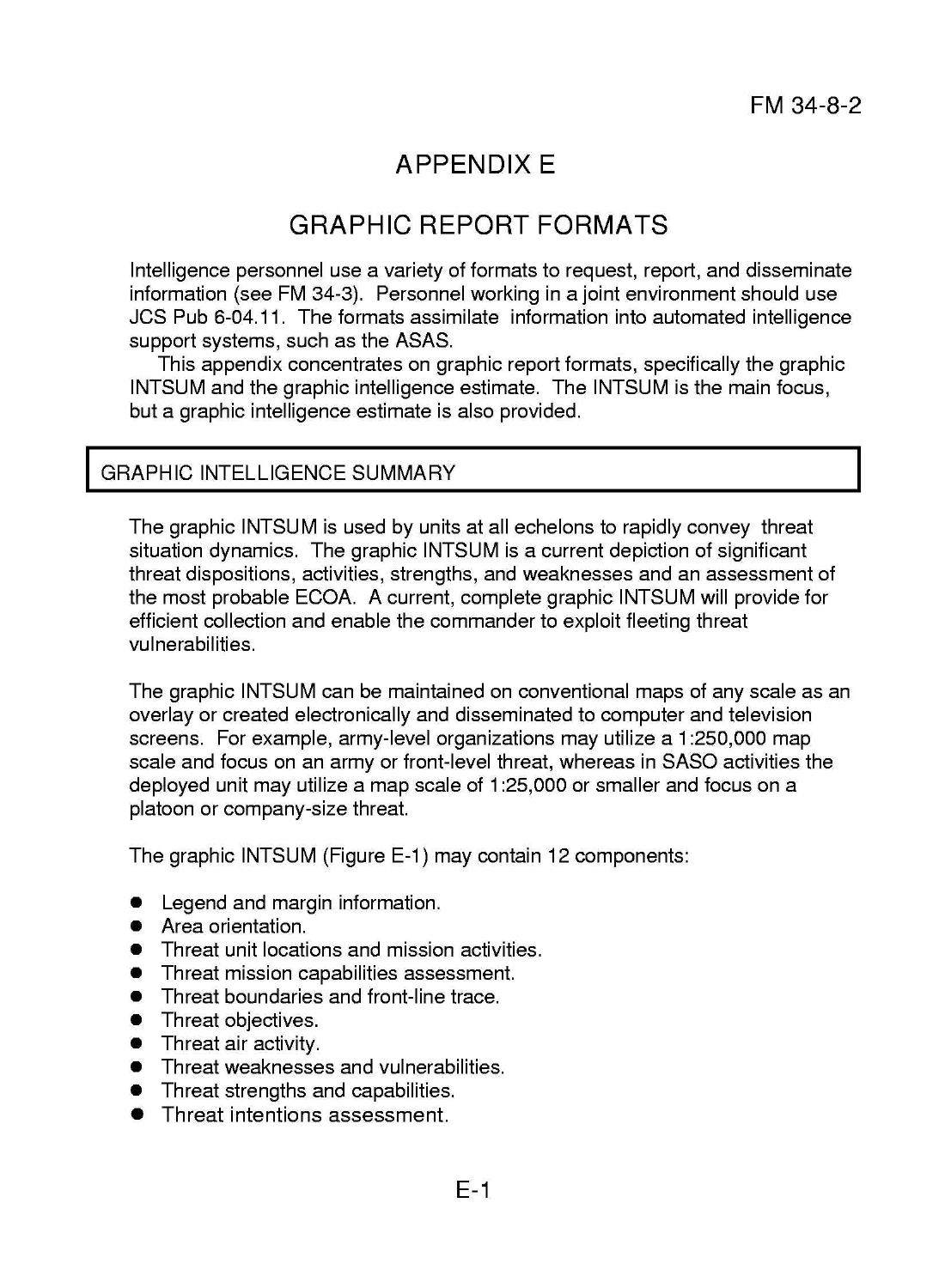## **FM** 34-8-2

- . Friendly commander's intent and PIR.
- **•** Predicted future threat activity.

LEGEND AND MARGIN INFORMATION:

Components include-

- . Overall classification of the INTSUM,posted top and bottom, to include a "Classified By" line and declassification instructions.
- . Title.
- $\bullet$  Issuing headquarters.
- . "As Of" DTG. Use either local or Zulu time; this is criticalsince predicted threat activity will be depicted based upon the "As Of" DTG plus a given number of hours.
- . Map reference, to include scale, and at least two coordinate registration marks.
- . A symbology key can be added for increased clarity and must be included if symbols used are not in FM 101-5-1.
- . SASO symbology is not standardized, but there are several symbol methodologies that have been developed. (See MIPB Jan-Mar 94, p 35.)